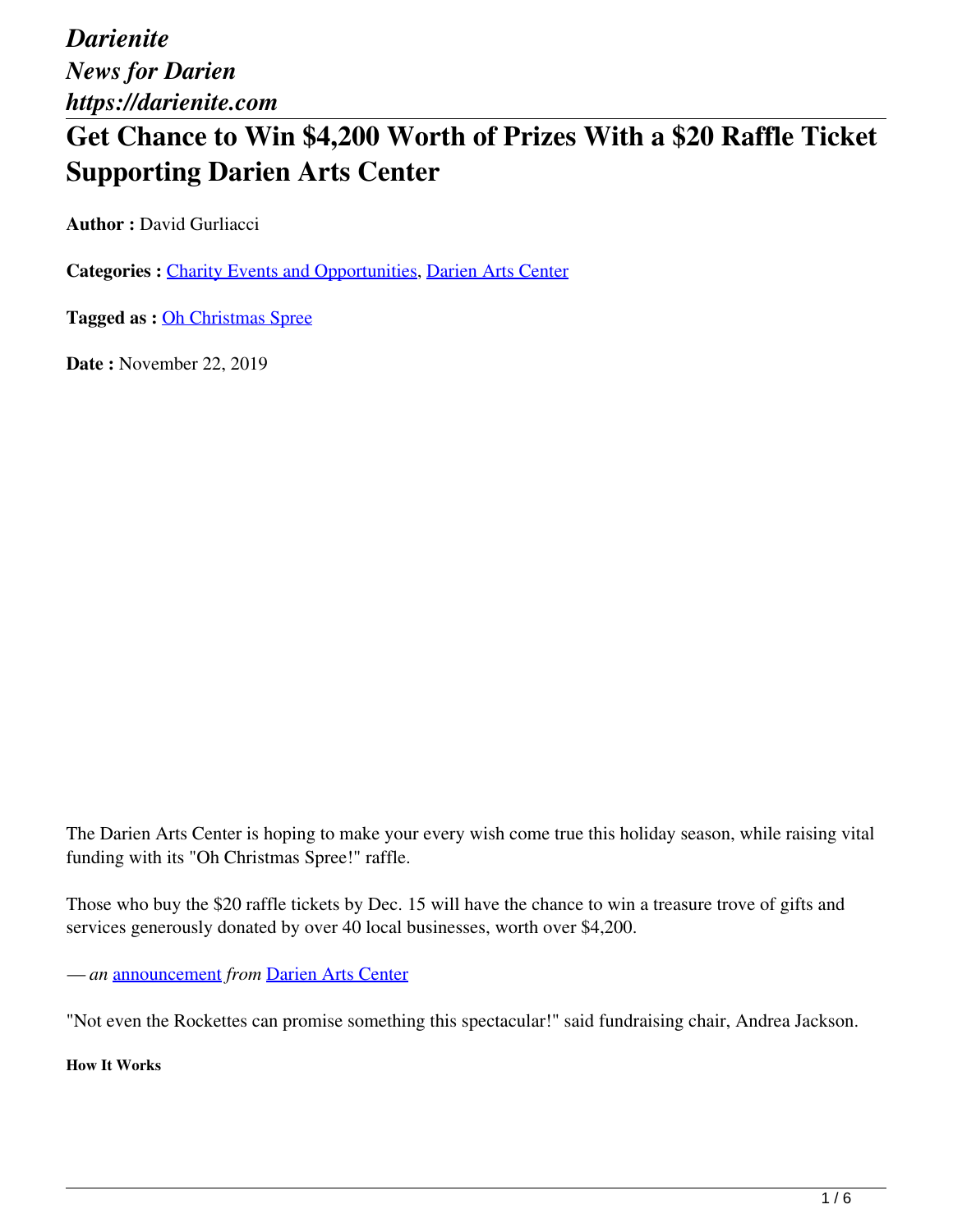#### *Darienite* One lucky winner of the Oh Christmas Spree! raffle will receive all donated prizes (more than enough to fill<br>News for **Parish arien** *https://darienite.com* Santa's sleigh).

Raffle tickets are \$20 and available at the DAC website or from friendly DAC elves (and board members) located throughout town until noon on Dec. 15. Tickets may also be purchased by calling (203) 655-8683.

The winning ticket will be drawn prior to the 3 p.m. performance of Scenes from the Nutcracker on Dec. 15 in the DAC Weatherstone Studio.

The winner does not need to be present to win and will be notified immediately by phone and email.

#### **Your Raffle Ticket Supports Programs Like These**

Proceeds from ticket sales support the Darien Arts Center in its mission to provide visual and performing arts programming for all ages and special events for the community that have included:

—Scenes from the Nutcracker,

—Darien's Got Talent,

—Pic Darien Smartphone Photo Contest

—musical productions

—Improv Nights

—live music events

—dance events.

#### **Gifts Come From These Businesses**

#### *The \$4,200 prize is made up of generous gifts from:*

ABW Designs, Andrew Stefanou Salon, Authentic Athlete, Barrett Bookstore, Baubles, Bistro Baldanza, Bodega Taco Bar, Browne & Co., Burgers, Shakes & Fries, Caffé Nero, Chocolate Works, Coco & Lala,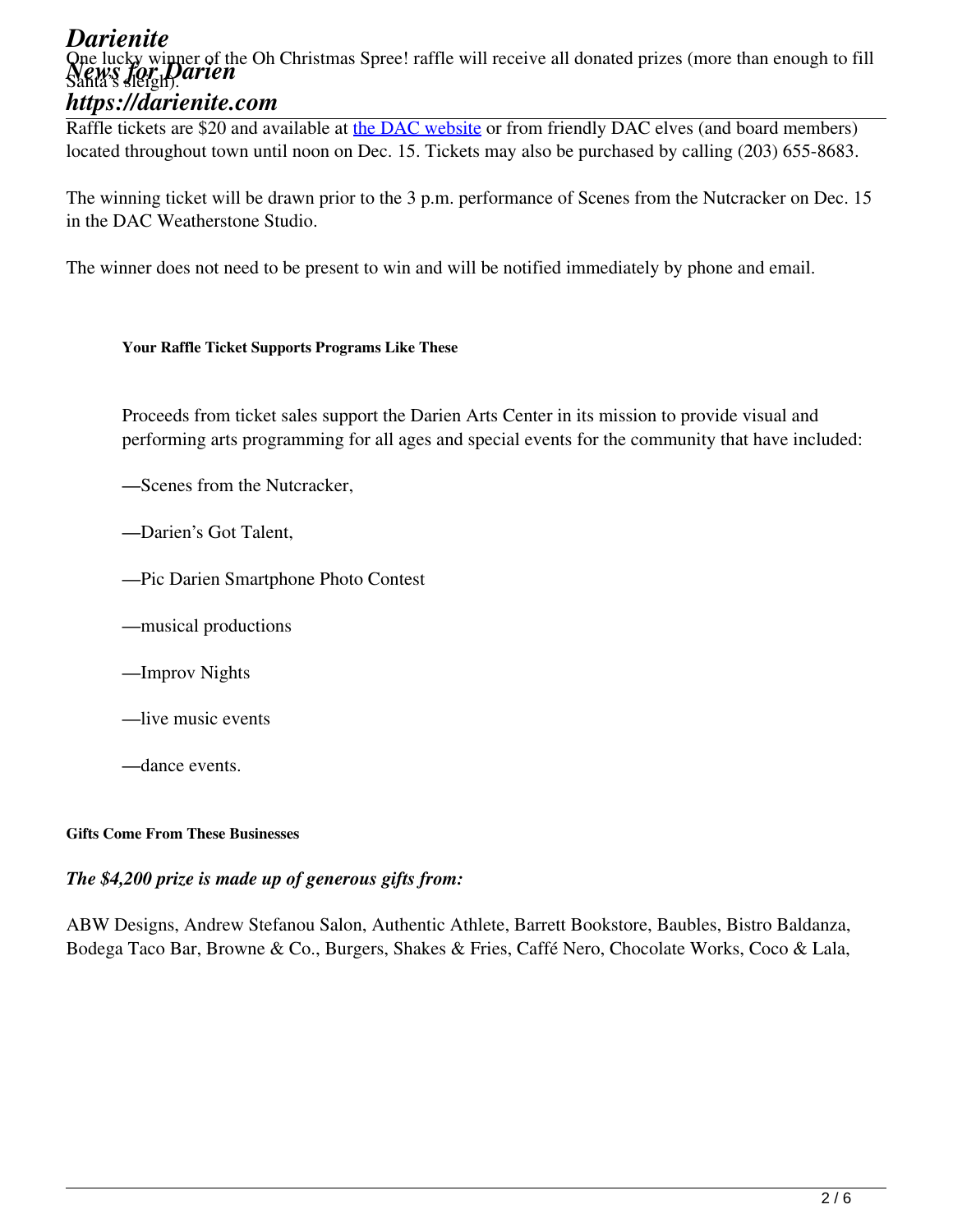### **Drivichite** & Fine Foods, Darien Butcher Shop, Darien Toy Box, Darien Diner, The Darien Playhouse, David Harvey Jewelers, Dragon Eyewear, Driftwood Diner, Everything is Rosey, Fisherman's Net, Four<br>*News for Darien* Forks,

## *https://darienite.com*

The Gardener's Center and Florist, Gut Reaction, Heights Pizza, Helen Ainson, Infinity Fitness, Iris Nail & Spa, Joyride, Kirby Girl, Lanphier Day Spa, Louie's Restaurant, Mom from Scratch, LLC, Morley, The New England Hemp Farm of Westport,

Performance Physical Therapy, Posh Spa, Pure Barre, Reynolds Farm Nursery and Country Garden Center, Ring's End, Rory's Restaurant, Shake Shack, Tina Dragone and Wiggles and Giggles.

#### **About the Darien Arts Center**

The Darien Arts Center, located at 2 Renshaw Road, behind the Town Hall, is sponsored by Baywater Properties, DR Bank and Stamford Ford Lincoln.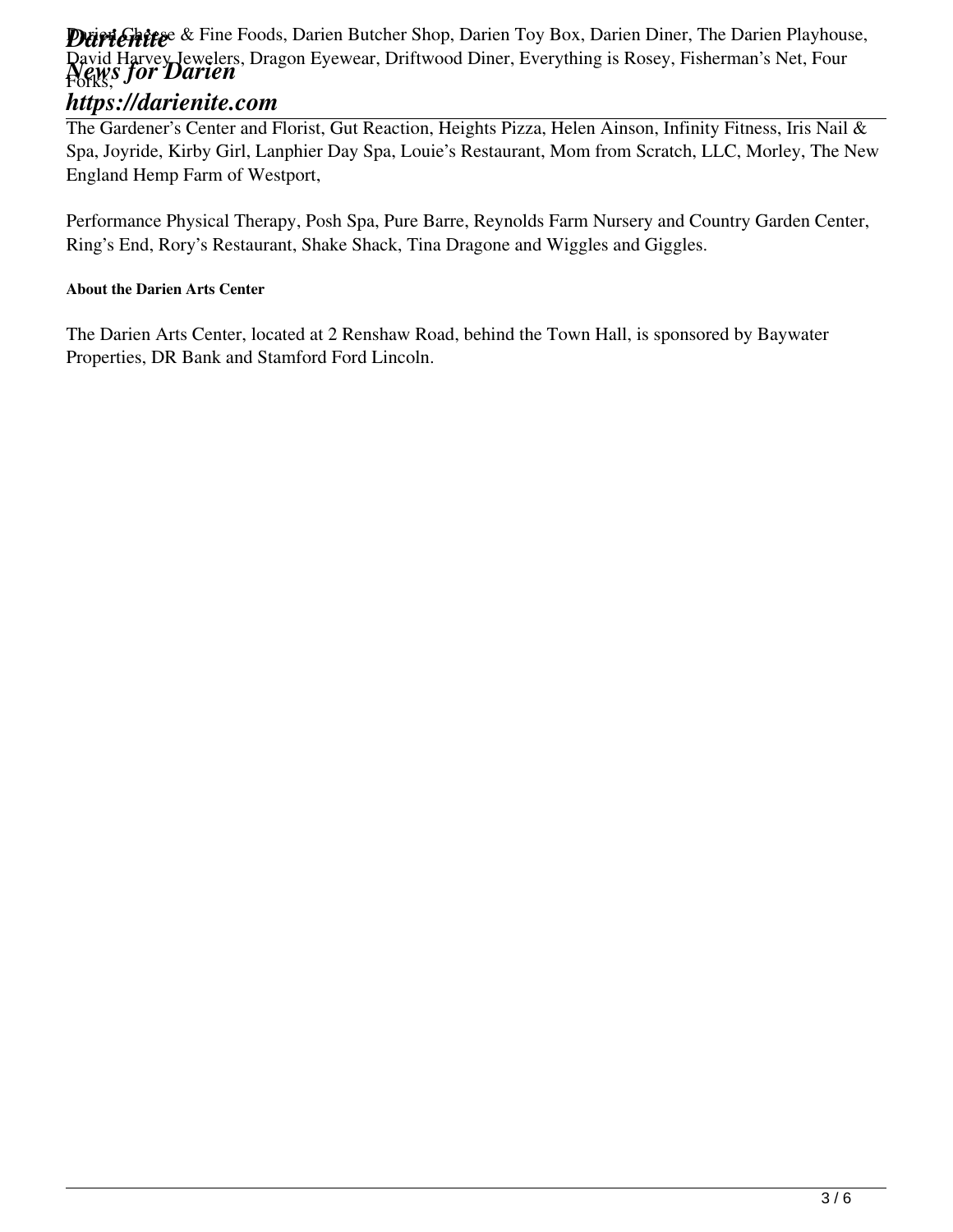**Durfeitite** 75, the Darien Arts Center (DAC) is a non-profit organization dedicated to providing visual and performing arts programs and events for the community.<br>News for Darien

**https://darienite.com** programs in Dance, Visual Arts, Music & Theatre, & special events & live theatre performances.

Private donations, grants, tuition fees &and ticket sales fund the DAC, which is located at 2 Renshaw Road, behind the Town Hall.

For further information, call (203) 655-8683 or visit DarienArts.org.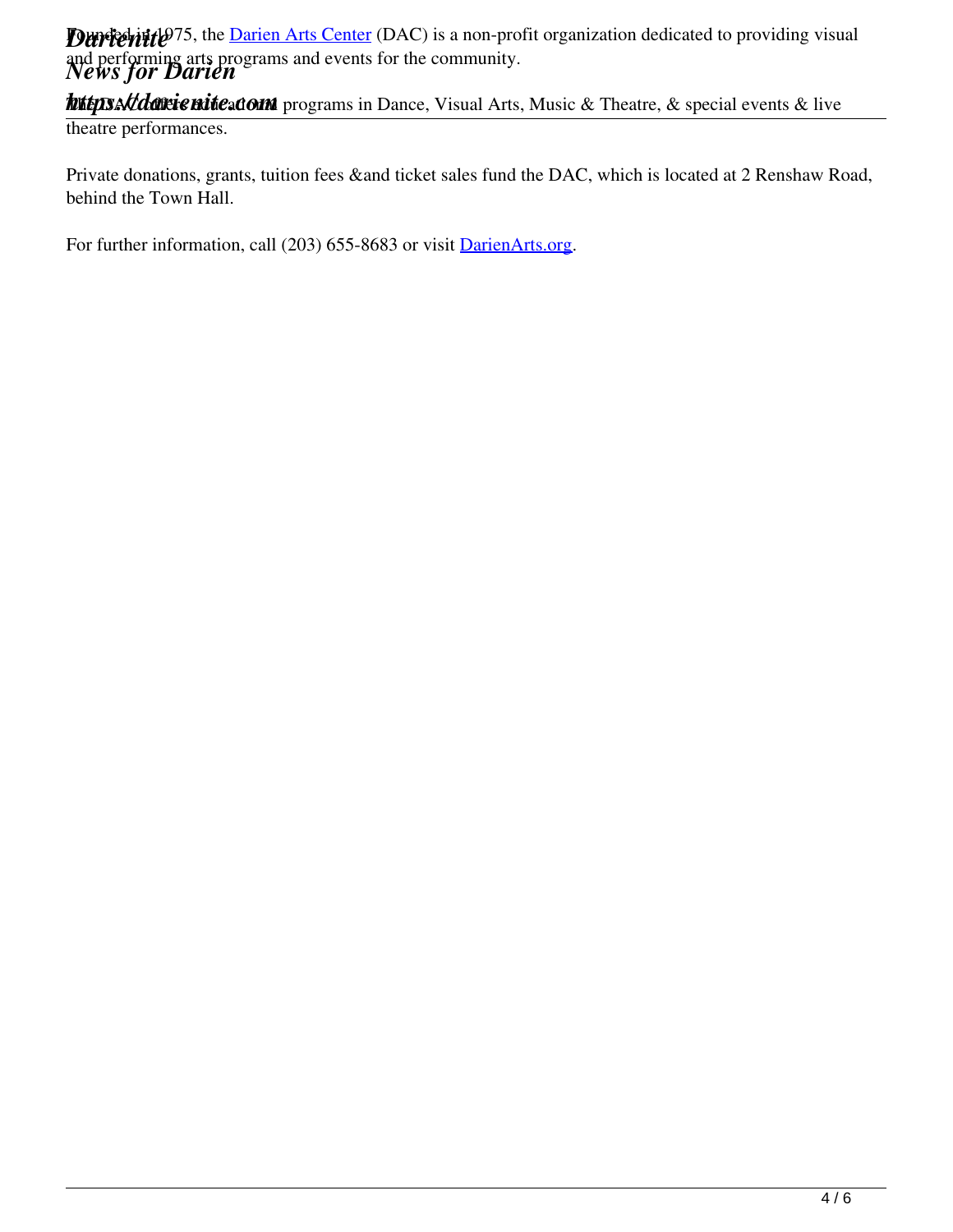# *Darienite News for Darien https://darienite.com*